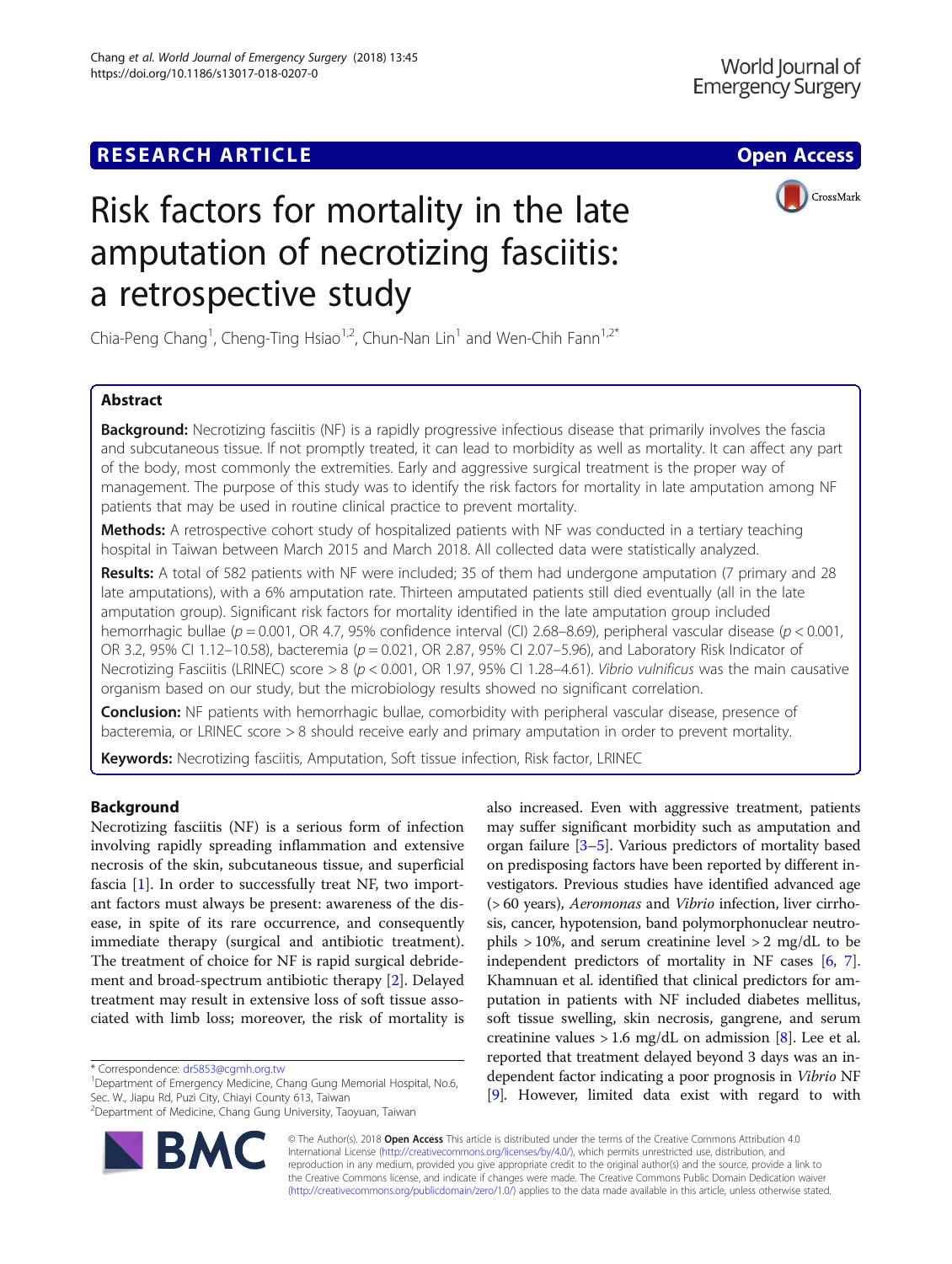mortality and delayed amputation. This study investigated factors associated with mortality in late amputation among NF patients that could be used in clinical practice.

## Methods

The institutional review board of our hospital approved this retrospective study. In all, 582 patients were enrolled based on two criteria: (1) surgically proven diagnosis of NF and (2) treatment received between March 2015 and March 2018. Thirty-five patients underwent amputation during hospitalization, of which 7 were amputated within 3 days of admission, defined as primary amputation, while the other 28 were amputated beyond 3 days, defined as late amputation. Thirteen amputated NF patients died during hospitalization. We defined the variables as follows: wound, the presence of any wound on the affected limb, toe, or finger; hemorrhagic bullae, confirmed as hemorrhagic bullae by the emergency physician in the medical records and clinical photos. Comorbidities and admission laboratory data were extracted through chart review. All patients were assessed by emergency physicians as soon as they were admitted. They received broad-spectrum antibiotic treatment for anaerobic and aerobic bacteria as well as early surgical debridement including fasciotomy or primary amputation post-diagnosis. Each patient's medical record was screened for documentation of NF to confirm the diagnosis. Those with NF involving the head, neck, or trunk were excluded. Amputation sites included the fingers, toes, hands, forearms, and below and above the knee. Baseline demographic characteristics, laboratory findings, and clinical presentation were compared between mortality in the late amputation and survival of the amputation groups.

#### Statistical analysis

All data were analyzed using SPSS Statistics version 20.0 (IBM Corp., Armonk, NY, USA). Continuous variables were analyzed using the  $t$  test, and categorical variables were analyzed using the chi-square test, except where 20% of cells had expected counts of < 5, in which case Fisher's exact test was used. Multivariate logistic regression analysis was performed to identify the predictors of mortality in the late amputation NF cohort along with the odds ratio (OR) and 95% confidence interval (CI).  $p$  values less than 0.05 were considered to be statistically significant.

## Results

From a total number of 582 patients, 35 were amputated resulting in an amputation rate of 6%. Among 35 amputated patients, 7 were categorized as primary, while 28 were categorized as late amputations. Thirteen amputated patients died during hospitalization, who all belonged to the late amputation group, and the other 22 patients survived. As shown in Table [1,](#page-2-0) in the analysis of

clinical condition, comorbidity, and laboratory evaluations, there were statistically significant differences with hemorrhagic bullae (53.8% vs. 15.4%;  $p = 0.001$ ), diabetes mellitus (76.9% vs. 41.4%;  $p = 0.004$ ), peripheral artery disease (23.1% vs. 1.2%;  $p < 0.001$ ), C-reactive protein level (191.9 mg/dL vs. 134.1 mg/dL), bacteremia (69.2% vs. 36.0%;  $p = 0.001$ ), and Laboratory Risk Indicator for Necrotizing Fasciitis (LRINEC) score  $> 8$  (61.5% vs. 36.7%;  $p < 0.001$ ) between mortality in the late amputation and survival in the amputation groups. All significant variables (with  $p < 0.05$ ) were included in the multivariable logistic regression analysis. The multivariate logistic regression analysis revealed that independent risk factors for mortality in late amputation included hemorrhagic bullae ( $p = 0.001$ , OR 4.75, 95% CI 2.68–8.69), peripheral vascular disease  $(p < 0.001, \text{ OR } 3.2, 95\% \text{ CI}$ 1.12–10.58), LRINEC score > 8,  $(p < 0.001, \text{ OR } 1.97, 95\%)$ CI 1.28–4.61), and the presence of bacteremia ( $p = 0.021$ , OR 2.87, 95% CI 2.07–5.96) (Table [2\)](#page-2-0).

Microbiology data regarding blood culture are shown in Table [3](#page-3-0). In all, 159 patients (27.4%) were found to have positive isolated organisms. Vibrio vulnificus was the most frequent causative organism (34.6%). Streptococcus species and polymicrobial infections both accounted for 13.2% of infections. However, no difference between the amputation and non-amputation groups was found according to the isolated organisms.

## **Discussion**

A number of studies have investigated risk factors associated with NF patient mortality, but only a limited amount of literature is available on the association between mortality and late amputation. In the mortality group, all 13 patients received fasciotomy and debridement at the first day of admission, 10 of them received multiple debridement and amputated at last and 3 of them amputated at second times of operation beyond 3 days after admission. Inadequate initial debridement for infection control, unexpectedly deteriorated clinical condition, and delay recognition may be the source of delay amputation, which led to mortality. Besides, few patients refused to receive primary amputation which caused delay amputation, which was also documented in the medical chart. Therefore, early recognition of high-risk NF patients is an important issue. Our findings suggest that an NF case should be treated early and aggressively and that primary amputation will prevent high-risk factors in patients that lead to mortality. Khamnuan et al. reported that clinical predictors for amputation in patients with NF included soft tissue swelling, skin necrosis, and gangrene [\[8](#page-4-0)]. Krieg et al. also reported that the presence of visible skin necrosis as an independent predictor of mortality emphasizes the outstanding importance of early diagnosis and prompt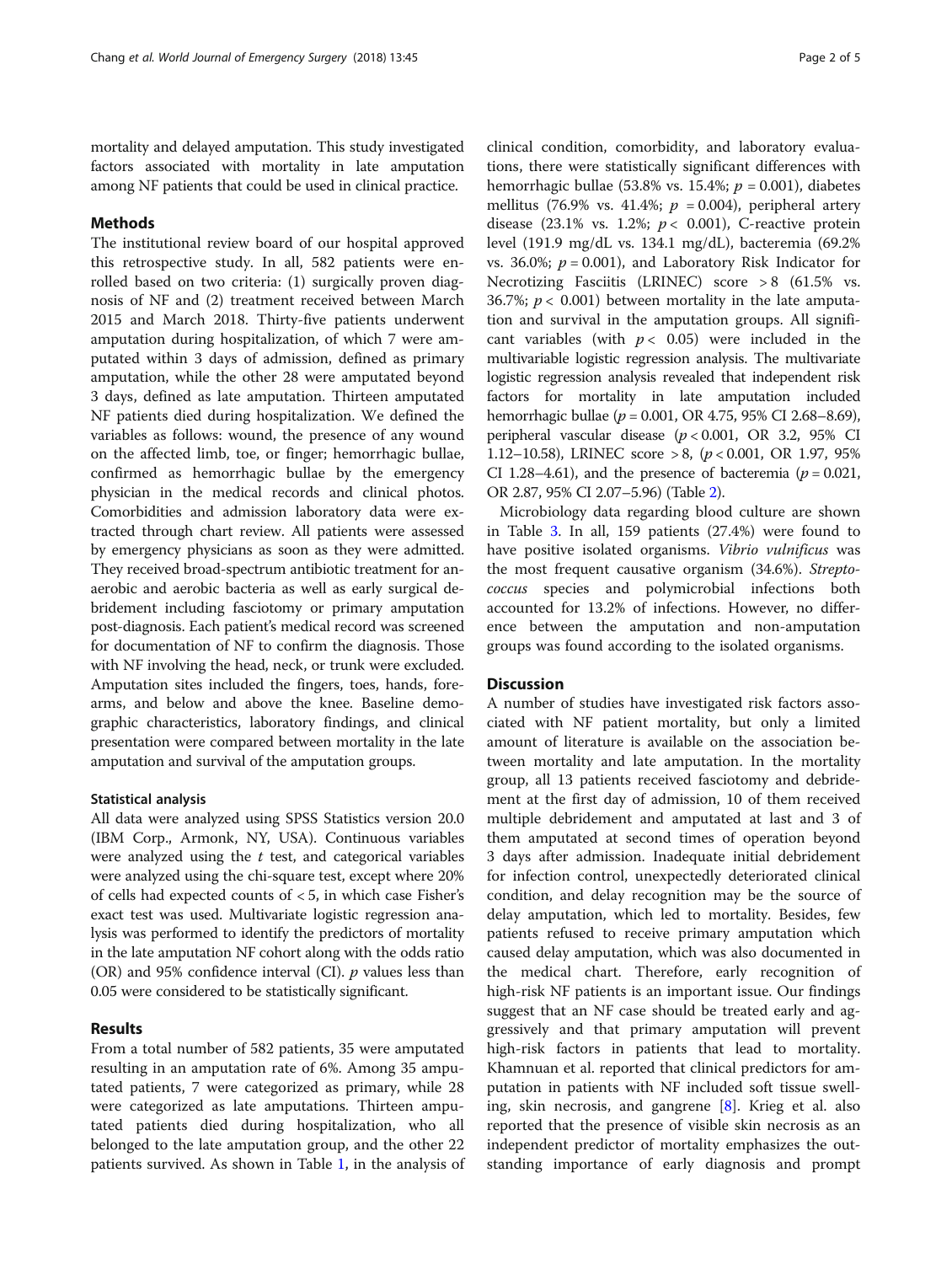<span id="page-2-0"></span>

|  |  | <b>Table 1</b> Clinical characteristics between mortality in the late amputation and survival in the amputation group |  |  |  |  |  |  |  |  |  |  |
|--|--|-----------------------------------------------------------------------------------------------------------------------|--|--|--|--|--|--|--|--|--|--|
|--|--|-----------------------------------------------------------------------------------------------------------------------|--|--|--|--|--|--|--|--|--|--|

| Variable                   |       | Mortality in late amputation ( $n = 13$ ) |       | Survival in amputation ( $n = 22$ ) | $p$ value              |
|----------------------------|-------|-------------------------------------------|-------|-------------------------------------|------------------------|
| Mean age (years)           | 65.08 | ± 10.94                                   | 66.35 | ± 14.76                             | 0.762                  |
| Clinical condition, no.(%) |       |                                           |       |                                     |                        |
| Wound                      | 9     | $(69.2\%)$                                | 9     | $(42.0\%)$                          | 0.059                  |
| Hemorrhagic bullae         | 7     | $(53.8\%)$                                | 13    | (35.4%)                             | $0.001$ <sup>*</sup>   |
| Comorbidity, no. (%)       |       |                                           |       |                                     |                        |
| Diabetes mellitus          | 10    | (76.9%)                                   | 8     | (36.4%)                             | $0.014$ <sup>*</sup>   |
| <b>CKD</b>                 | 5     | (38.5%)                                   | 10    | $(45.5\%)$                          | 0.286                  |
| Liver cirrhosis            |       | $(7.7\%)$                                 | 5     | (22.7%)                             | 0.327                  |
| PAD                        | 5     | (38.5%)                                   | 2     | $(9.1\%)$                           | $< 0.001$ <sup>*</sup> |
| Admission data             |       |                                           |       |                                     |                        |
| WBC count $(x 10^3/\mu L)$ | 13.9  | $(\pm 6.5)$                               | 14.8  | $(\pm 7.8)$                         | 0.693                  |
| CRP (mg/dL)                | 191.9 | $(\pm 103.3)$                             | 134.1 | $(\pm 111.7)$                       | $0.012$ <sup>*</sup>   |
| Creatinine (mg/dL)         | 2.4   | $(\pm 1.5)$                               | 1.6   | $(\pm 0.8)$                         | 0.139                  |
| Albumin (q/dL)             | 3.1   | $(\pm 0.6)$                               | 3.3   | $(\pm 0.6)$                         | 0.266                  |
| Na (mmol/L)                | 133   | $(\pm 4.3)$                               | 134   | $(\pm 3.6)$                         | 0.125                  |
| Lactate, mg/dL             | 33.9  | $(\pm 30.4)$                              | 23.2  | $(\pm 18.6)$                        | 0.086                  |
| LRINEC score $> 8$ , n (%) | 8     | (61.5%)                                   | 8     | (36.7%)                             | $< 0.001$ <sup>*</sup> |
| Bacteremia, n (%)          | 9     | $(69.2\%)$                                | 8     | (36.4%)                             | $0.001$ <sup>*</sup>   |
| Hospital stay (days)       | 41.2  | $(\pm 16.9)$                              | 33.7  | $(\pm 21.1)$                        |                        |

Values are presented as mean ± standard deviation or number (%)

PAD, peripheral artery disease, CKD chronic kidney disease, WBC white blood cell, CRP C-reactive protein, LRINEC Laboratory Risk Indicator for Necrotizing Fasciitis  $*p < 0.05$ 

treatment to improve the prognosis [[10](#page-4-0)]. Our study demonstrated that hemorrhagic bullae were highly associated with mortality in late amputation in NF, which is more precise than skin necrosis, also a late clinical manifestation and indicates an unfavorable progression of NF. Su et al. studied the LRINEC cut-off value associated with poor outcomes in 209 NF patients and demonstrated higher mortality and amputation rates in patients based on LRINEC scores [[10](#page-4-0)]. The rates of early diagnosis (64 vs 70%), early operation (71 vs 70%), and time for operation  $(30 \pm 51 \text{ vs } 27.5 \pm 51 \text{ min})$  were comparable between the two LRINEC groups. The overall mortality and amputation rates were 16% and 26%, respectively,

Table 2 Independent risk factors for mortality in late amputation NF using a multivariate analysis

| aniputation in using a multivanate analysis |                |                      |  |  |  |  |
|---------------------------------------------|----------------|----------------------|--|--|--|--|
| OR.                                         | 95% CI         | $p$ value            |  |  |  |  |
| 4.75                                        | $2.68 - 8.69$  | $0.001$ <sup>*</sup> |  |  |  |  |
| 1.62                                        | $1.15 - 7.14$  | 0.15                 |  |  |  |  |
| 3.20                                        | $1.12 - 10.58$ | 0.001                |  |  |  |  |
| 1.06                                        | $0.99 - 1.87$  | 0.204                |  |  |  |  |
| 1.97                                        | 1.28-4.61      | $0.001$ <sup>*</sup> |  |  |  |  |
| 2.87                                        | $2.07 - 5.96$  | 0.021                |  |  |  |  |
|                                             |                |                      |  |  |  |  |

OR odds ratio, CI confidence interval, PAD peripheral artery disease, CRP C-reactive protein, LRINEC Laboratory Risk Indicator for Necrotizing Fasciitis  $*$ *p* < 0.05

whereas the rates of mortality (21% vs. 11%) and amputation (36% vs. 17%) in patients with LRINEC score  $\geq 6$ were higher than those who had LRINEC  $<$  6 [\[11](#page-4-0)]. Wong et al. described the LRINEC that categorizes patients as "high risk" if the score is  $\geq 8$  [[12](#page-4-0)]. El-Menyar et al. published results suggesting the LRINEC score might be useful for risk stratification and prognosis, in which cut-off value for predicting hospital mortality was 8 points in their study  $[13]$ . In our study, LRINEC score > 8 showed a statistically significant difference between mortality of the primary and late amputation groups. Chen et al. identified vascular disease as a common comorbidity of necrotizing soft tissue infections [\[14\]](#page-4-0). On the basis of this study, we found that peripheral artery disease was an important independent factor associated with mortality in late amputation. Chen et al. reported that the presence of Streptococcus group A in blood cultures was associated with a high risk of mortality in NF [\[15](#page-4-0)]. In our study, all NF patients underwent blood culture; the positivity rate was 27.4%. NF patients with bacteremia were more susceptible to death in the late amputation group.

Some individuals might be more susceptible to V. *vulnificus* infection following the consumption of contaminated seafood or following exposure of an open wound to seawater or marine animals, especially in situations where there is underlying chronic liver disease [[16](#page-4-0)]. Most of our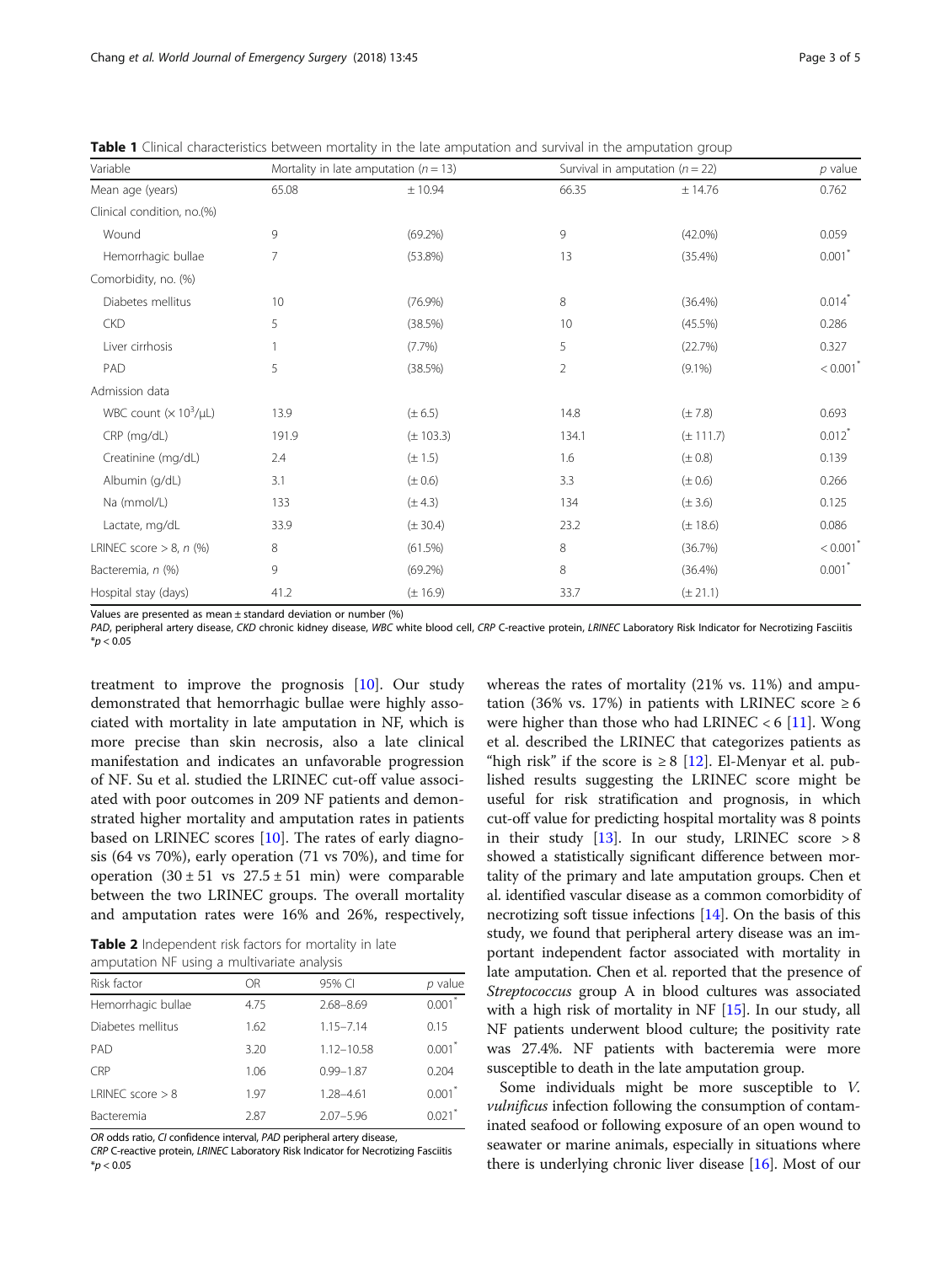| Pathogens              | Amputation group | Non-amputation group | Total, $n$ $(\%)$ |  |
|------------------------|------------------|----------------------|-------------------|--|
|                        | $(n = 35)$       | $(n = 124)$          | $(n = 159)$       |  |
| <b>MSSA</b>            | 0(0)             | 2(1.3)               | 2(1.3)            |  |
| <b>MRSA</b>            | 4(2.5)           | 6(3.8)               | 10(6.3)           |  |
| Streptococcus species  | 4(2.5)           | 17(10.7)             | 21(13.2)          |  |
| Escherichia coli       | 1(0.6)           | 2(1.3)               | 3(1.9)            |  |
| Pseudomonas aeruginosa | 7(4.4)           | 3(1.6)               | 10(6.3)           |  |
| Vibrio vulnificus      | 4(2.5)           | 51(32.1)             | 55 (34.6)         |  |
| Aeromonas species      | 3(1.6)           | 8(5.0)               | 11(6.9)           |  |
| Other gram-positive    | 3(1.6)           | 9(5.7)               | 11(6.9)           |  |
| Other gram-negative    | 2(1.3)           | 12(7.5)              | 14(8.8)           |  |
| Polymicrobial          | 7(4.4)           | 14(8.8)              | 21(13.2)          |  |

<span id="page-3-0"></span>Table 3 Microorganisms identified in blood culture in amputation and non-amputation groups with NF

Microorganisms identified in blood culture did not show statistically significant differences between the two groups (p > 0.05). Values are shown as n (%) MSSA methicillin-sensitive Staphylococcus aureus, MRSA methicillin-resistant Staphylococcus aureus

patients lived near the ocean and worked in fisheries, which is in support of the abovementioned findings. Tsai et al. reported that among patients with Vibrio NF, a systolic blood pressure of 90 mmHg, low platelet count, and a combination of hepatic dysfunction were associated with a higher mortality rate [\[17\]](#page-4-0). Although Vibrio NF has high mortality, our study showed that this had no clinical correlation with mortality in late amputation. Jabbour et al. reported that among gram-positive bacteria in NF, Streptococcus and Staphylococcus were the most commonly identified organisms  $[18]$  $[18]$ . In our study, *V. vulnificus* accounted for 34.6%, while Streptococcus species and polymicrobial infection both accounted for 13.2% of cases.

Lee et al. previously reported that early diagnosis and prompt treatment within 3 days post-injury or symptom onset should be the goal for treating patients with NF caused by *V. vulnificus* [[9\]](#page-4-0). Wong et al. identified that delay in surgery for more than 24 h was correlated with increased mortality [[1\]](#page-4-0). Hong et al. reported that early initiation of simple incision and drainage under regional anesthesia followed by complete debridement 24 h later is more feasible and effective for patients with Vibrio NF complicated by septic shock, as compared with the aggressive surgical debridement strategy [[19\]](#page-4-0). Based on our findings, NF patients with hemorrhagic bullae, comorbidity with peripheral vascular disease, LRINEC score  $> 8$ , or the presence of bacteremia should receive early and primary amputation in order to prevent mortality. More studies are necessary to determine the benefit from surgical time and intervention for NF patients.

Most of the limitations of our study are related to its relatively small sample size. This results in a wide range in the confidence interval of our factors and also limits the evaluation of more factors.

## Conclusions

Emergency physicians are often the first to evaluate patients with NF and therefore should be aware of the risk and management of this disease. This study confirmed that peripheral artery disease, presence of hemorrhagic bullae, bacteremia, and LRINEC score > 8 are independent risk factors, which contribute to mortality in late amputation of NF. Patients with any of these predictors should be monitored closely and receive early aggressive treatment as primary amputation to prevent mortality. More studies are required to determine the significance of these findings and develop guidelines for management.

#### Abbreviations

CI: Confidence interval; CKD: Chronic kidney disease; CRP: C-reactive protein; LRINEC: Laboratory Risk Indicator of Necrotizing Fasciitis; MRSA: Methicillinresistant Staphylococcus aureu; MSSA: Methicillin-sensitive Staphylococcus aureus; NF: Necrotizing fasciitis; OR: Odds ratio; PAD: Peripheral artery disease; WBC: White blood cell

#### Acknowledgements

The authors thank all the participants who participated in this study.

#### Availability of data and materials

Please contact author for data requests.

#### Authors' contributions

CPC conceived of the study, and participated in its design and coordination, and helped to draft the manuscript. CNL participated in drafting the manuscript and statistical analysis. CTH participated in the design of the study and statistical analysis. WCF participated in the design of study and drafted the manuscript. All authors read and approved the final manuscript.

#### Ethics approval and consent to participate

The institutional review board of our hospital approved this retrospective study (100-4178B).

Consent to participate was not applicable.

#### Consent for publication

Not applicable